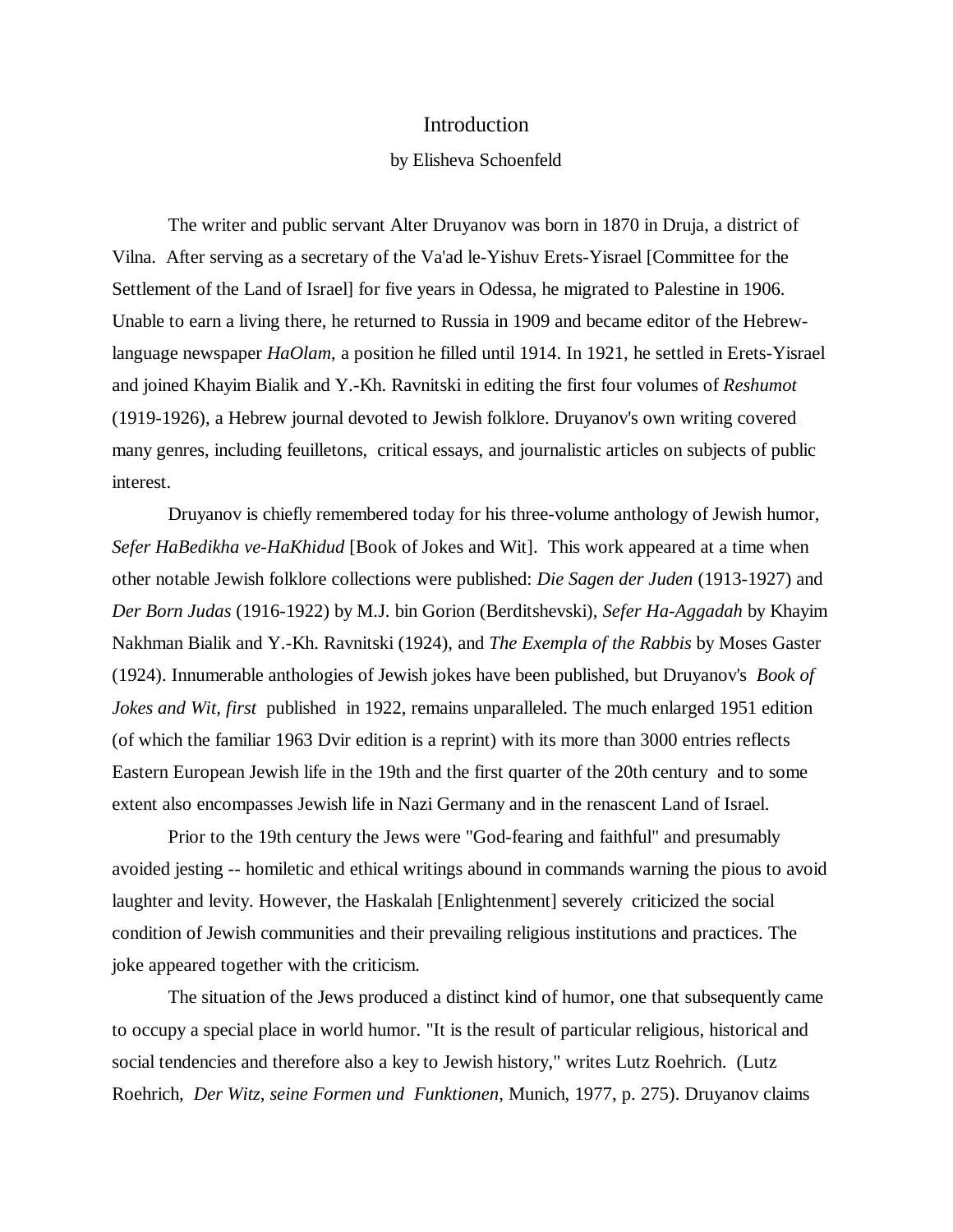that Jewish humor "enables the Jew to escape from reality, to take the measure of all things and, for a moment, to drink deeply from the intoxicating cup of freedom. At the same time, it enables him to raise and exalt his 'simple ego' above everything" (Druyanov, vol. 1, p. 10).

More narrowly, Jewish humor, including the joke, is a key to the way Jews in Eastern Europe lived in the nineteenth and early twentieth centuries, their occupations, institutions and relationships with their surroundings. The 1951 [and later] *Book of Jokes and Wit*, fuller than the 1922 edition, treats its subjects in considerable detail and sharply reflects conflict with conventions, with the surroundings, differences between various Jewish groups, between youth and age, between the urban and the rural Jew. Highly varied though they are, the subjects of the anthology can be divided conveniently into six major groups, each of which can again be subdivided:

A) Jewish trades and occupations: merchants, peddlers, bankers, hotel and restaurant owners, tax-gatherers, craftsmen, clerks, doctors, lawyers, teachers (of small children), rabbis, cantors, public servants, beggars and writers.

B) The life-cycle: birth (legitimate and illegitimate), circumcision, kheder, yeshiva, kindergartens, schools, match-making, wedding, married life, family, old age, death.

- C) Holidays and Sabbath: faith and reason.
- D) Groups: hasidim and mitnagdim, Karaites, maskilim (intellectuals), Zionists, urban and rural Jews, small-town Jews, heretics, renegades, various ethnic groups.
- E) Types: fools, illiterates, ignoramuses, wise people, clever people, gluttons, drunks, thieves, liars, misers, profiteers, idlers.
- F) The larger world: Jews and non-Jews, clergy and rabbis, war and revolution, renaissance of the Land of Israel.

The anthology entries show a diversity of settings: street, restaurant, inn, synagogue, kheder, yeshiva, law court, war front, kibbutz. Since locales such as the legendary town of Chelm [also spelled Khelm], inn, restaurant and railway are necessary backgrounds to many jokes, I have assembled related texts under rubrics of place within the framework of the general index. They appear under the headings: "Chelm and Its Simpletons", "The Inn and Its Guests", "The Restaurant and Its Customers", and "The Railway and Its Passengers". A separate index of geographical places is added.

Apart from ideal types specified by a single quality or trait (such as "the glutton," "the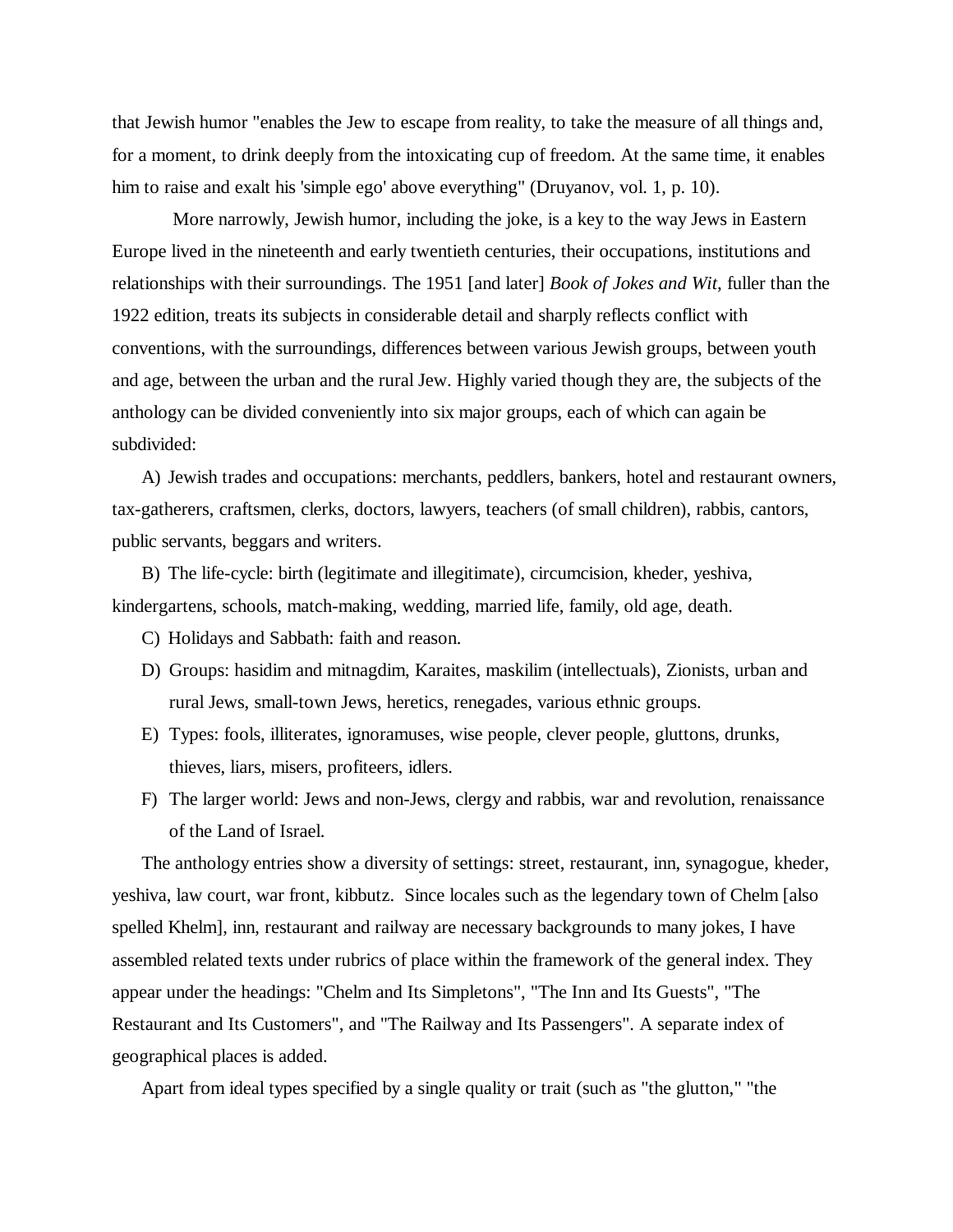drunk," "the miser", "the thief," "the liar", "the rich man," "the pauper," "the scholar," "the illiterate," "the gentile," "the priest," "the wag," "the wit"), Druyanov gives us individuals who are identified by their nicknames (such as: "Benny Simpleton", "Gimpel Naif," "Meir Yozi" [thief], Khoyzek Simpleton, Motke Thief [cf. Shalom Asch's novel *Motke Ganef*] Shmaye Idler, Yeke Fool and others. For the most part they are not historical persons and are often stereotypes. Historical persons are alluded to in many entries dealing with wedding jesters, preachers, rabbis, writers, artists, scientists and politicians. Many of these historical figures express themselves by a humorous tale, a parable, an aphorism or a pun, but their principal medium is apt quotation from a sacred text -- principally Bible, Talmud, Passover Haggadah or Prayer Book.

Foremost among the historical personages is Hershele Ostropoler, the court jester of the melancholic Rabbi Barukh of Mezbizh (d. 1811). Many sayings and jests relate to Hershele himself, but there are also those that are associated with him because of the similarity of his personality to that of other wise fools such as the Flemish Til Eulenspiegel and the Turkish Nasreddin Hodja. Druyanov has 30 entries on Hershele, about a third of which are variants of internationally known tales (e.g. no. 2145). There are also unique sayings of jesters who were well known in their communities, such as Leybele of Fiorda (no. 2127), Hersh-Lev the Jester (no. 2129), the writer Ayzik-Meyer Dick (no. 2453) and Kalev the Joker (no. 2166). A partial list of historical persons is included at the end of the third volume of 'The Book of Jokes and Wit" (1951).

The greater part of Druyanov's Chapter XXI, "Between Man and His Maker," deals with unbelievers whom we would today call "secular." Among the non-religious who smoke on the Sabbath, eat on fast days and are apprehended in non-kosher restaurants, Shmerl Shnitkaver fills a prominent place, appearing in no fewer than 30 entries (e.g. nos. 1792, 1833, 2154).

Rabbi Ayzel the Sharp-Witted, immortalized in 18 entries, seems to have been a well-known and venerated person. According to the texts, this sharp-tongued individual (see nos. 570, 571) was authorized to give imprimaturs to young writers for printing and distributing their books. The preacher of Raytsa used to spice his sermons with parables (e.g. no. 463). From a notebook of the unusual personality, Yeshaya "the doctor" (he seems to have been a popular healer), we learn how to treat toothache, stomach ache, and aches and pains in general (nos. 893, 896). Ignorance of Jewish scriptures and customs turns the president of a Jewish religious school [Talmud-Torah] in the United States into a comical figure (nos. 3090, 3094).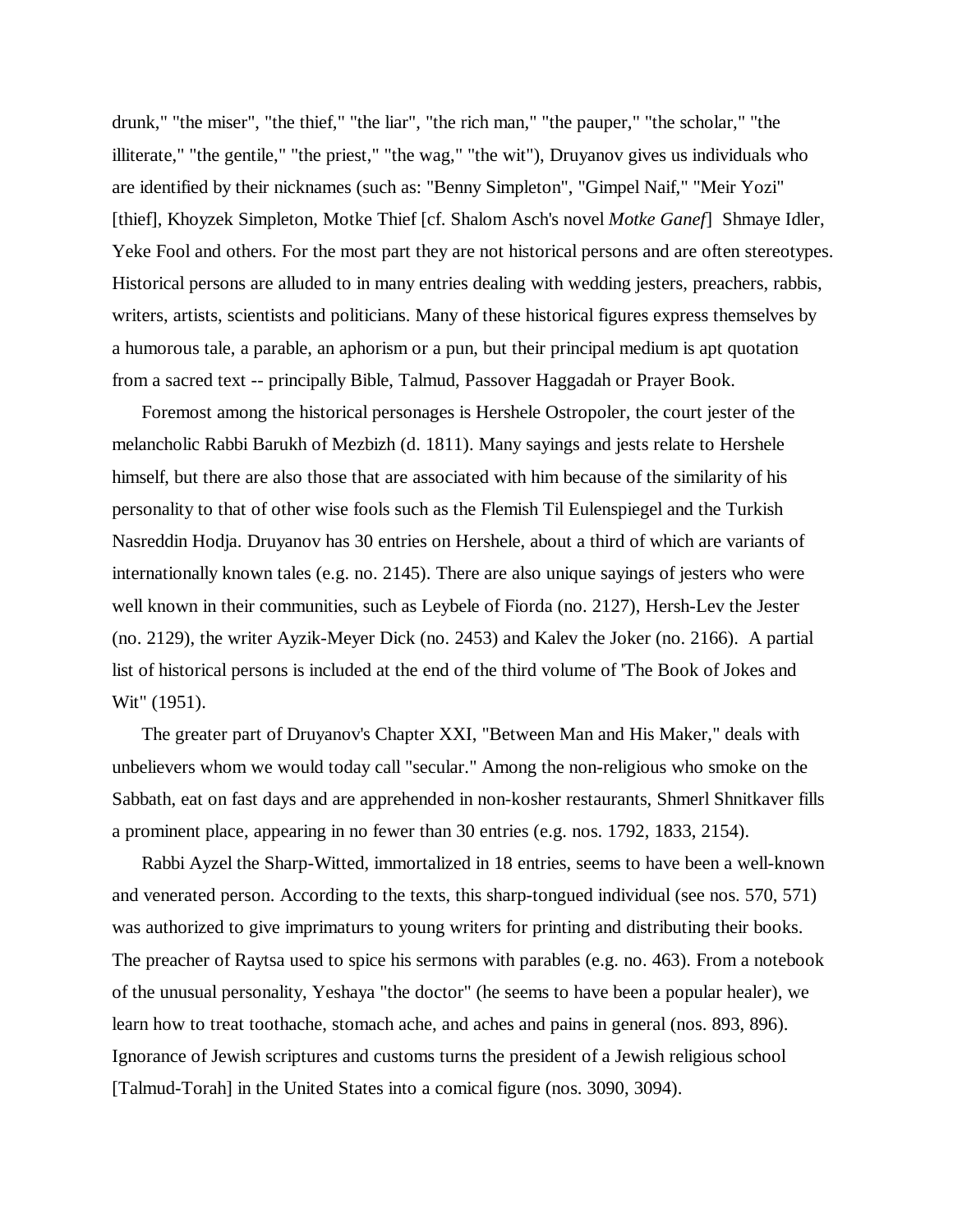Druyanov introduced a variety of genres into his collection. He recorded jokes told to him or written out for him, used books of jokes, memoirs, quotations, biographies, proverbs, parables and aphorisms as well as the collections of stories on Chelm and on Hershele Ostropoler. Druyanov followed a chronological order as far as possible in his entries on famous personalities. Many of the anecdotes and sayings are no longer intelligible to us, their time and place being outside our consciousness (e.g. nos. 2384, 2393, 2405).

The difference between the joke and the short humorous tale is not only in their shape but also in their historical and sociological background (see Roehrich, pp. 8-10). The humorous short story appears at the end of the Middle Ages, whereas the joke is much younger. Before the 19th century, the humorous tale was didactic, which the joke has not been. Didacticism is found in Druyanov's anthology in the parables of the preachers (e.g. no. 485), beggars and rabbis. The humorous story may involve comic situations, foolish actions (e.g. tales of the "wise" people of Chelm), lies and exaggerations of travelers, as well as parables and satires styled according to "pilpul" and "Aggadah" (e.g. nos. 2197, 2646).

Roehrich claims that the joke, unlike the humorous tale, is spiritual. The joke is built up and sharpened towards its clearly marked point. The humorous tale is based on the material side of life. The joke shows no respect for anyone or anything, not for old age, sickness, ideals, morals, high-ranking officials, rabbis, scientists. It juxtaposes those who are socially and educationally unequal: the soldier and the officer, the teacher and the pupil , the judge and the culprit, gentile and Jew, hasid and mitnaged, urban Jew and shtetl Jew. Comic conflict between two persons may be expressed by aggression or by illogical repartee. Repartee is a quick and unexpected means of defeating the aggressor. The collision between different norms is seen in jokes of conflict between Jews and gentiles (e.g. no. 1960), rabbis and priests (e.g. no. 1954), a despotic community head and a simple citizen (e.g. no. 363).

Another type of joke is a "competition" between two or more contenders where the winner finally loses. Hasidim compete on the holiness or magic power of their respective rabbis (no. 607), or they compete with a strong-minded mitnaged (no. 613).

Apart from some practical jokes (nos. 1958, 365), there are many other jokes depending on verbal play:

A) a comparison two things that have no common denominator (e.g. nos. 1493, 1585, 1578, 3048).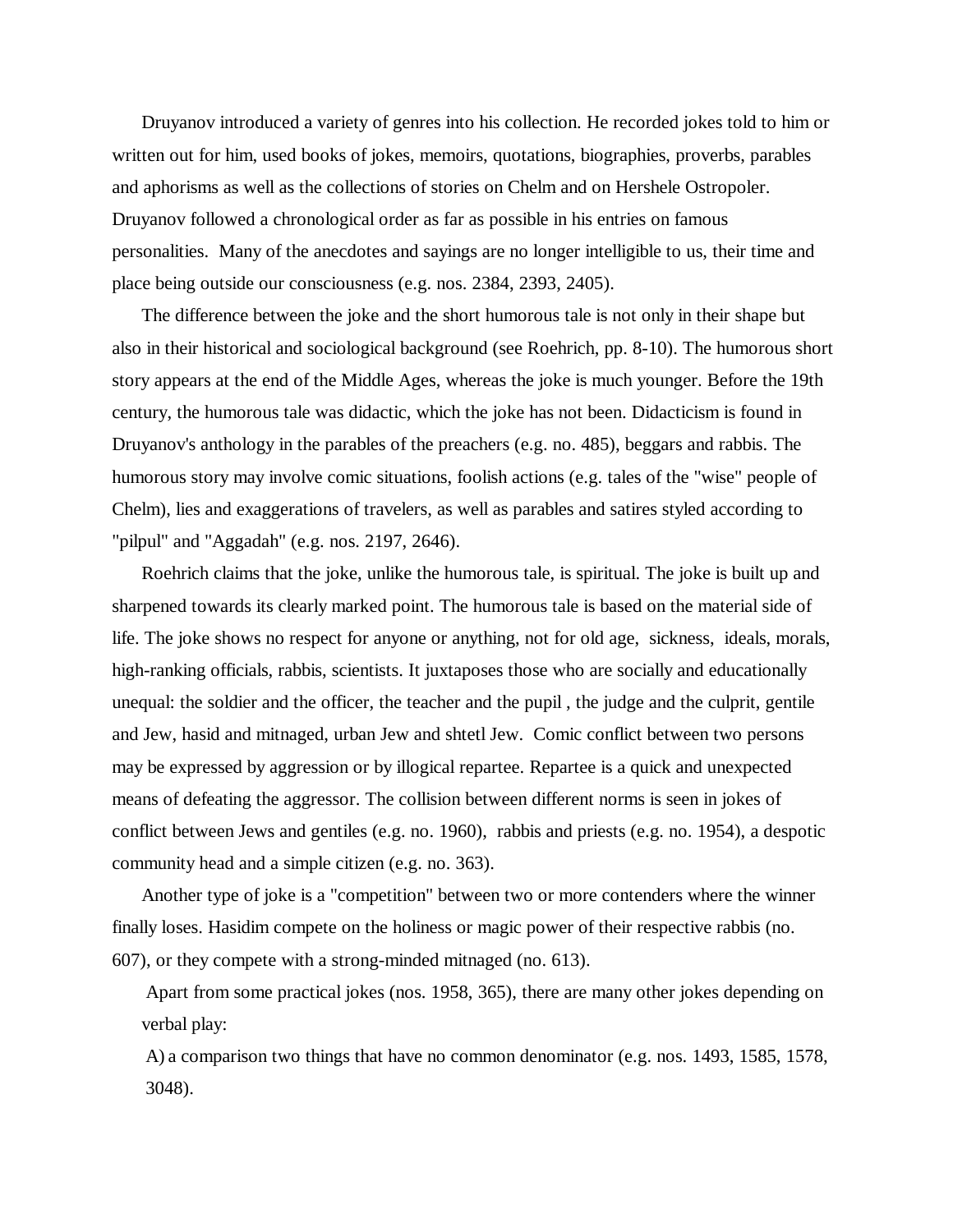B) play on words. or their spelling. or on abbreviations. (The punsters are often known persons). Four subdivisions may be recognized:

1) The point of the joke is based on a word that has different meanings in different contexts (e.g. nos. 670, 500).

2) A customary abbreviation is "interpreted" according to a specific situation (no. 398).

3) One letter is changed in a word of a well-known saying, obtaining thereby a new and surprising meaning, (e.g. nos. 427, 1793).

4) A letter is changed in a single word, and the "error" (usually by an new immigrant) results in a comic situation, (e.g. nos. 2905, 2960, 2640).

The joke often appears as a comic question that can only be answered by the questioning person himself. Comic questions are plentiful in Druyanov, particularly when the answers are a phrase from the Bible or other sacred texts. It seems that questions and answers have been formulated by men well versed in Jewish studies and particularly by skilled jesters, (e.g. nos. 211, 859). As a whole, phrases from the Talmud, the siddur [prayer book] and the Passover Haggadah are abundant. There are almost no changes in the texts themselves because of their sacred status. They only appear to be comic in the context, the elevated language of the text juxtaposed with a prosaic account of an ordinary event. The differences in the two levels of language are a source of humor. The very few changes and faults in the venerable texts appear in the speeches of thieves and liars (e.g. nos. 1273, 1336). Phrases from sacred texts are used as a biting reply (no. 1117), as an answer to a stupid question (no. 1157), and as help to a man who can't decide which of two girls to marry (no. 1495).

Druyanov's Chapter XXXIII presents sayings of children from village, kibbutz and town. 43 of its entries seem to be authentic (the child's age is given and in a number of entries the occasion, e.g. nos. 2922, 2925, 2933). 25 additional entries deal with children learning in a kheder or with their fathers. These children reveal keen minds and lack of respect for adults on the one hand, and on the other, naivete and inexperience. It seems that some of these remarks were uttered by adults for adults and were assigned to children to hide their own contempt towards certain teachers and rabbis.

Political jokes abound in the anthology. They are directed against despotic leaders, and the underdog usually defeats the man of power. Druyanov recorded several jokes dealing with the Russian Revolution as well as with the Nazi period in Germany. World War I items mock the